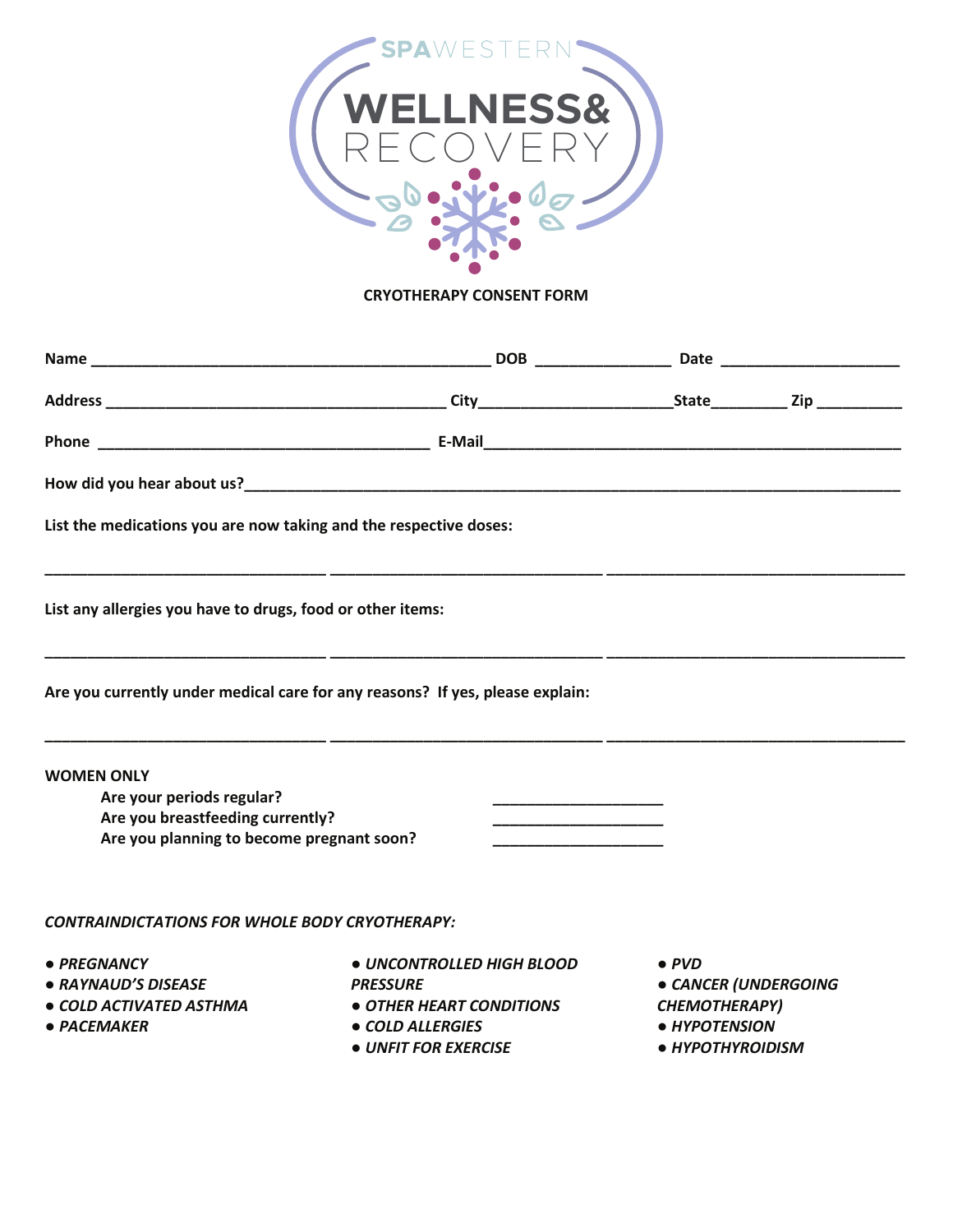# **Whole Body Cryotherapy**

With Whole Body Cryotherapy (WBC) the body is exposed to ultra-low temperatures, triggering a systemic anti-inflammatory response. This modality was first utilized in Japan in 1978 to treat rheumatoid arthritis. Studies conducted over the last two decades have established WBC as a powerful treatment for inflammatory disorders and injuries. The accelerated production of collagen **improves skin elasticity and texture, reversing skin aging and the appearance of cellulite.**

**WBC boosts the body's metabolic rate, accelerating weight loss outcomes**.

**Musculoskeletal:**

**The anti-inflammatory and analgesic properties of cryotherapy can drastically improve joint disorders such as rheumatoid- and osteoarthritis. Athletes are using whole body cryotherapy to recover from injuries and improve their performance. Skin:** 

**Skin exposure to temperatures below 200 degrees Fahrenheit triggers the systemic release of anti-inflammatory cytokines, and decreases circulating pro-inflammatory cytokines. This internal response decreases inflammation in all areas of the body. The rapid cooling of the skin activates the production of collagen (similar to lasers treatments of the face, where very hot temperatures are used). The skin regains elasticity and becomes smoother and more even-toned, significantly improving conditions such as cellulite and skin aging. Skin vessels and capillaries undergo severe vasoconstriction (to keep the core temperature from dropping), followed by vasodilation after the procedure. Toxins and other stored deposits are flushed out of the layers of the skin and blood perfusion is improved. The anti-inflammatory properties of cryotherapy are also used to treat chronic skin conditions such as psoriasis and dermatitis.** 

**Endocrine:** 

**The extreme cold exposure causes to the body to turn up its metabolic rate in order to produce heat. This effect lasts for hours to days after the procedure, causing the body to 'burn' up to 800 calories following the procedure. After several procedures, the increase in metabolic rate tends to last longer. Another 'survival reaction' to the extreme temperatures is the release of endorphins (hormones) that have analgesic and anti-inflammatory properties, and improve mood disorders. WBC has been studied for the successful treatment of medication resistant depressive disorders.** 

**Immune System:**

**Cryotherapy improves the function of the immune system and decreases stress levels.** 

# **Local Cryotherapy (Spot Treatments)**

**Our facility uses a liquid nitrogen-cooled device to treat shoulders, back, arms, wrists, legs, and ankles. The rapid cooling of the device operating at -160 degrees Celsius causes fast relief of pain and decreases inflammation, speeding up the healing process. Treatments last three to five minutes**.

# **Cryofacial©**

**Local application of pressurized nitrogen vapors to the skin of the face and neck. The application stimulates the production of collagen and decreases pore size of the skin. Over time, skin becomes more elastic and even-toned.** 

# **Safety Instructions for Whole Body Cryotherapy:**

1. You must wear cotton or wool socks (and underwear in men) to avoid chilblain, as well as earmuffs and facemask if you are fully submerged in the chamber.

2. Treatments are limited to 3 minutes per session. Overexposure to the cold temperatures may cause chilblain

3. You may end the procedure at any time if you experience any problems or anxiety

4. Abnormal skin sensitivity to cold may be caused by certain foods, cosmetics, or medication, including but not limited to the following: Tranquilizers, High blood pressure medication;

5. A person who is less than (18) years of age may not use whole body cryotherapy without parental consent

# **Contraindications to using Cryotherapy:**

Pregnancy, severe Hypertension (BP> 180/100), acute or recent myocardial infarction, unstable angina pectoris, arrhythmia, symptomatic cardiovascular disease, cardiac pacemaker, peripheral arterial occlusive disease, cold-activated asthma, venous thrombosis, acute or recent cerebrovascular accident, uncontrolled seizures, Raynaud's Syndrome, fever, Cryoglobulinemia, Cryofibriongenemia, Agammaglobulinemia, Active Cancer, DVT, Acute infections, Certain medications (antipsychotic, alcohol), Cold intolerance/allergy to cold, Damaged skin, Claustrophobia, Hypothyroidism, symptomatic lung disorders, bleeding disorders, severe anemia, infection, claustrophobia, cold allergy, age less than 18 years (parental consent to treatment needed), acute kidney and urinary tract diseases.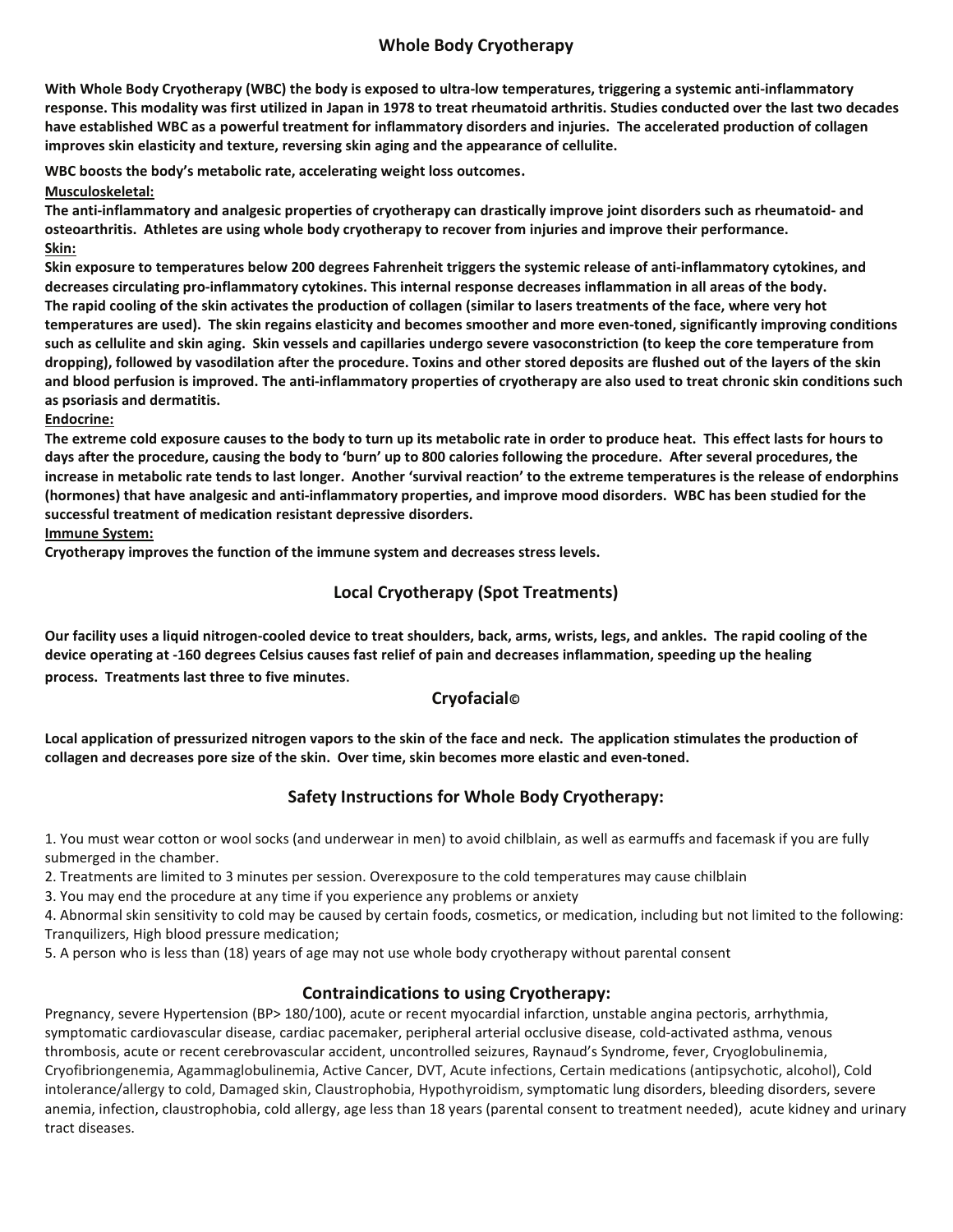### **Precautions**

Heart valve malfunction, Arrhythmia, Angina, A history of vein thrombosis and clotting, Excessive sweating

### **Risks of whole body cryotherapy/cryofacial/ local cryotherapy:**

Fluctuations in blood pressure (whole body cryotherapy only, due to peripheral vasoconstriction, blood pressure may briefly increase by up to 10 points systolically during treatment), allergic reaction to extreme cold (rare), anxiety, temporary redness of the skin, chill blain/skin burns/scarring (very rare).

# **Waiver of Liability and Hold Harmless Agreement:**

1. In consideration for using the cryotherapy treatments/machines (Equipment), I hereby release, waive, discharge, and hold harmless CryoVive, Cryotherapy of Green Bay, its officers, servants, agents, liquid nitrogen suppliers, employees and volunteers (hereinafter referred to as releases) from any and all liability, claims, demands, actions and causes of action whatsoever arising out of or related to any loss, damage, or injury, that may be sustained by any person, while using the equipment or due to the use of the equipment. 2. I hereby confirm that no warranty or guarantee, or other assurance, has been made to me covering the results of the cryotherapy treatments, and I hereby relieve them and hold them harmless from all liabilities for injury or damage that may occur to me. I fully understand the administration of the process, including possible adverse reactions, side effects, or other possible complications. It is understood that this consent is being given in advance of any administration of the process, and is being given by me voluntarily to use the Equipment.

3.I am fully aware of the risks and hazards connected with the use of the Equipment, including the risk of physical injury or disability as the result of such injury, and I am voluntarily participating in said Equipment usage, and entering the above named premises to engage in such usage. I voluntarily assume full responsibility for any risks of loss, property damage or personal injury that may be sustained, or any loss or damage to property as a result of being engaged in such an activity. I further hereby agree to indemnify and hold harmless the releases from any loss, liability, damage or costs that may incur due to the use of Equipment by me.

4. It is my express intent that this Release and Hold Harmless Agreement shall bind the members of my family and spouse, if I am alive, and my heirs, assignees and personal representative, if I am not alive, and shall be deemed as a release, waiver, and discharge of the above-named releases. I hereby further agree that this Waiver of Liability and Hold Harmless Agreement shall be construed in accordance with the laws of the State of Wisconsin.

5. I understand that the releases will not be responsible for any medical costs associated with any injury.

6. I understand that the Equipment is designed for fitness and appearance enhancing use only by persons in good general health. I have been advised that if I suffer from any medical condition or illness whatsoever, I am not to use the Equipment without my doctor's written permission.

My signature below constitutes my acknowledgment that (1) I have read, understand, and fully agree to the foregoing consent, (2) the proposed cryotherapy process has been satisfactorily explained to me and I have all of the information I desire and (3), I hereby give my authorization and consent. This consent shall stand as long as I use the Equipment at the location now and in the future.

I have read the instructions for proper use of the facilities and do so at my own risk and hereby release the owners, operators, franchisers, or manufacturers, from any damage or harm that I might incur due to use of the facilities.

In signing this release, I acknowledge and represent that I have read and understand the foregoing Waiver of Liability and Hold Harmless Agreement, I am at least eighteen (18) years of age and fully competent; and I execute this Release for full, adequate, and complete consideration fully intending to be bound by same.

Furthermore, I agree that I will comply with all instructions on the use of the cryotherapy devices and that I am using these services at my own risk. I agree to use all sessions within the terms of the contract dates and understand that refunds are not given on unused portions of purchased packages.

\_\_\_\_\_\_\_\_\_\_\_\_\_\_\_\_\_\_\_\_\_\_\_\_\_\_\_\_\_\_\_\_\_\_\_ \_\_\_\_\_\_\_\_\_\_\_\_\_\_\_\_\_\_\_\_\_\_\_\_\_\_\_\_\_\_\_\_\_\_\_\_\_ \_\_\_\_\_\_\_\_\_\_\_\_\_\_\_\_\_

 $\frac{1}{2}$  ,  $\frac{1}{2}$  ,  $\frac{1}{2}$  ,  $\frac{1}{2}$  ,  $\frac{1}{2}$  ,  $\frac{1}{2}$  ,  $\frac{1}{2}$  ,  $\frac{1}{2}$  ,  $\frac{1}{2}$  ,  $\frac{1}{2}$  ,  $\frac{1}{2}$  ,  $\frac{1}{2}$  ,  $\frac{1}{2}$  ,  $\frac{1}{2}$  ,  $\frac{1}{2}$  ,  $\frac{1}{2}$  ,  $\frac{1}{2}$  ,  $\frac{1}{2}$  ,  $\frac{1$ 

Participant's Printed Name **Signature** Signature **Signature** Date

Parent or Legal Guardian of Participant Name Signature Signature Signature Case of the Date